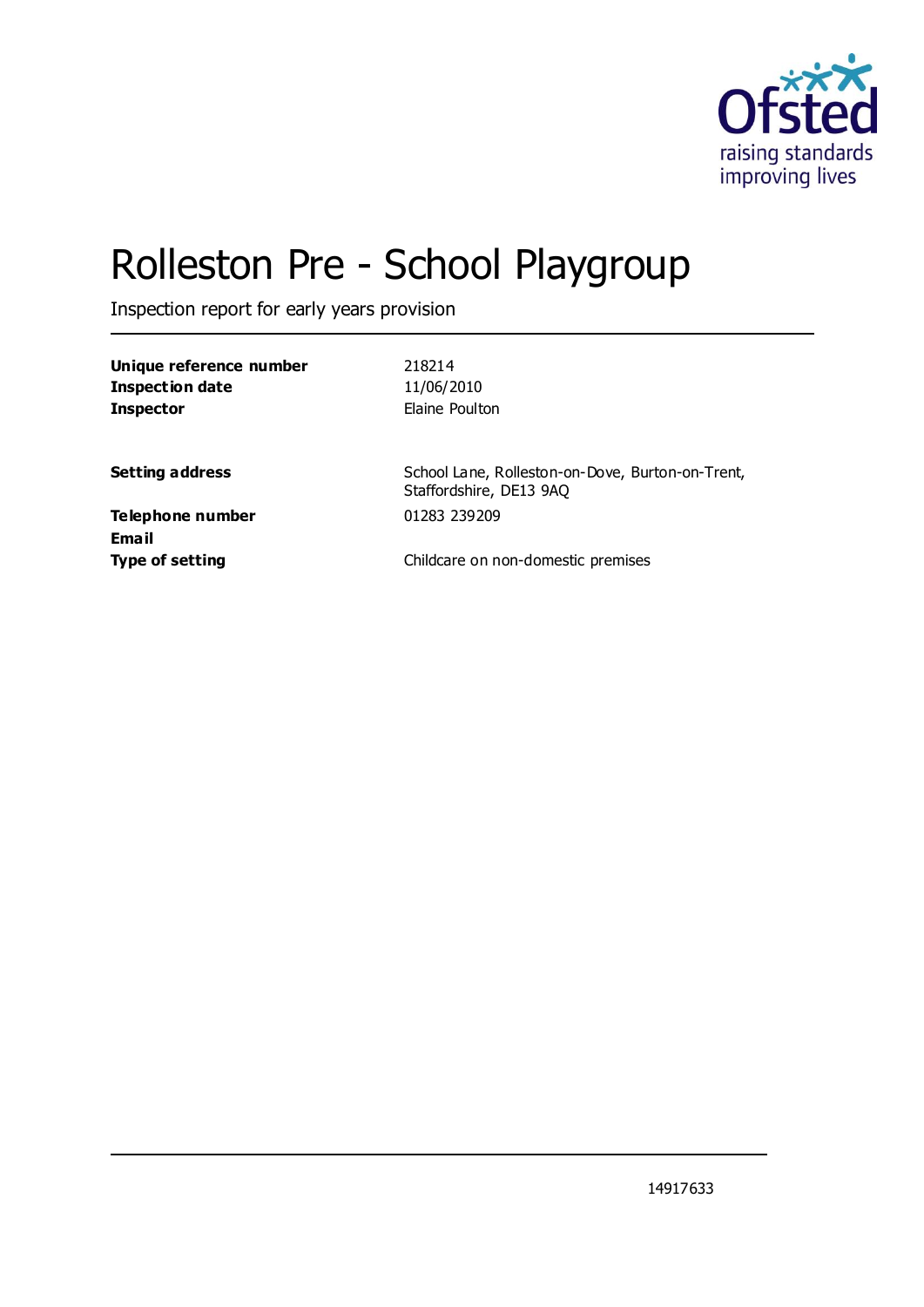The Office for Standards in Education, Children's Services and Skills (Ofsted) regulates and inspects to achieve excellence in the care of children and young people, and in education and skills for learners of all ages. It regulates and inspects childcare and children's social care, and inspects the Children and Family Court Advisory Support Service (Cafcass), schools, colleges, initial teacher training, work-based learning and skills training, adult and community learning, and education and training in prisons and other secure establishments. It rates council children's services, and inspects services for looked after children, safeguarding and child protection.

If you would like a copy of this document in a different format, such as large print or Braille, please telephone 0300 123 1231, or email enquiries@ofsted.gov.uk.

You may copy all or parts of this document for non-commercial educational purposes, as long as you give details of the source and date of publication and do not alter the information in any way.

Royal Exchange Buildings St Ann's Square Manchester M2 7LA

T: 0300 123 1231 Textphone: 0161 618 8524 E: enquiries@ofsted.gov.uk W: [www.ofsted.gov.uk](http://www.ofsted.gov.uk/)

© Crown copyright 2009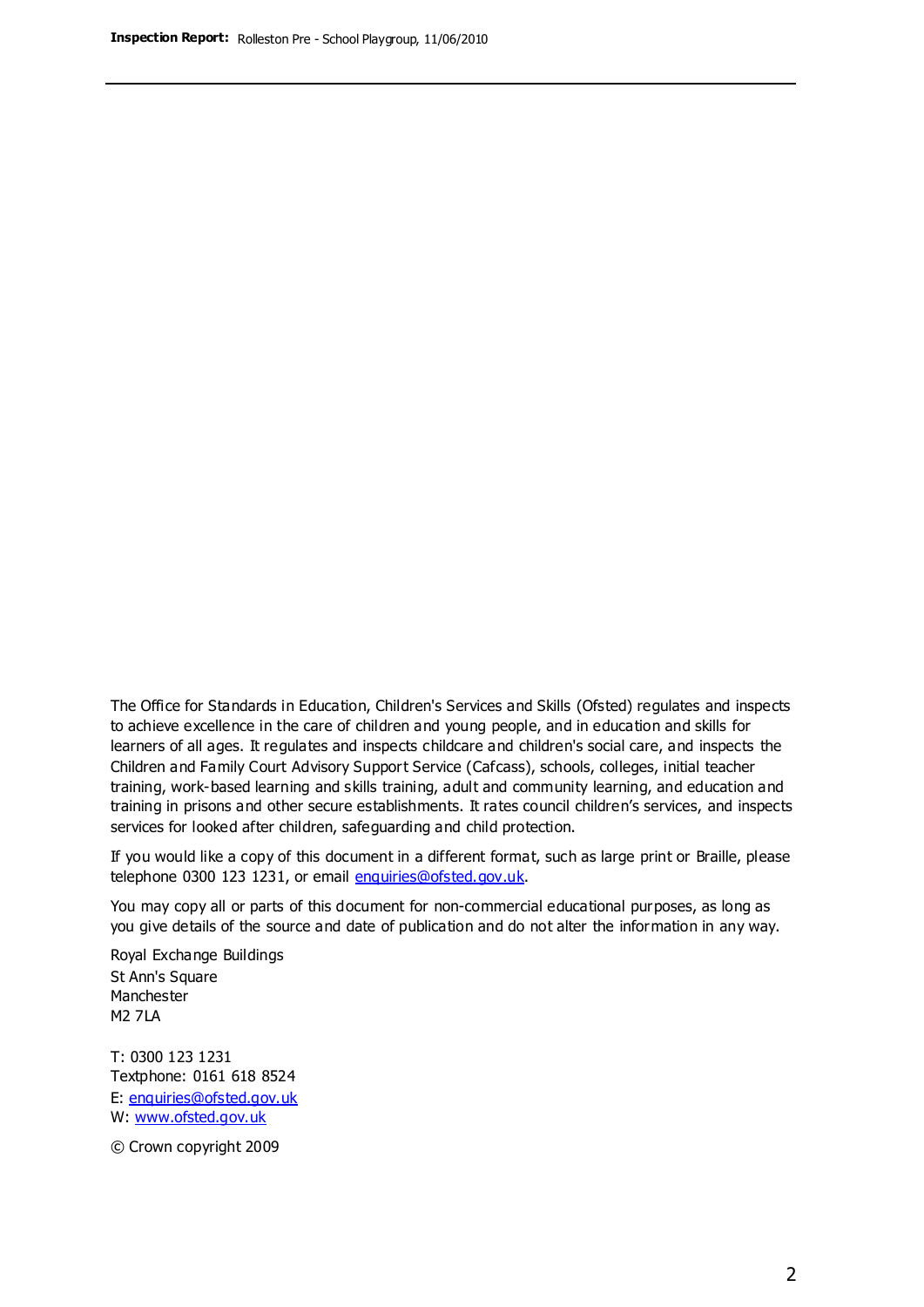#### **Introduction**

This inspection was carried out by Ofsted under Sections 49 and 50 of the Childcare Act 2006 on the quality and standards of the registered early years provision. 'Early years provision' refers to provision regulated by Ofsted for children from birth to 31 August following their fifth birthday (the early years age group). The registered person must ensure that this provision complies with the statutory framework for children's learning, development and welfare, known as the *Early* Years Foundation Stage.

The provider must provide a copy of this report to all parents with children at the setting where reasonably practicable. The provider must provide a copy of the report to any other person who asks for one, but may charge a fee for this service (The Childcare (Inspection) Regulations 2008 regulations 9 and 10).

The setting also makes provision for children older than the early years age group which is registered on the voluntary and/or compulsory part(s) of the Childcare Register. This report does not include an evaluation of that provision, but a comment about compliance with the requirements of the Childcare Register is included in Annex B.

Please see our website for more information about each childcare provider. We publish inspection reports, conditions of registration and details of complaints we receive where we or the provider take action to meet the requirements of registration.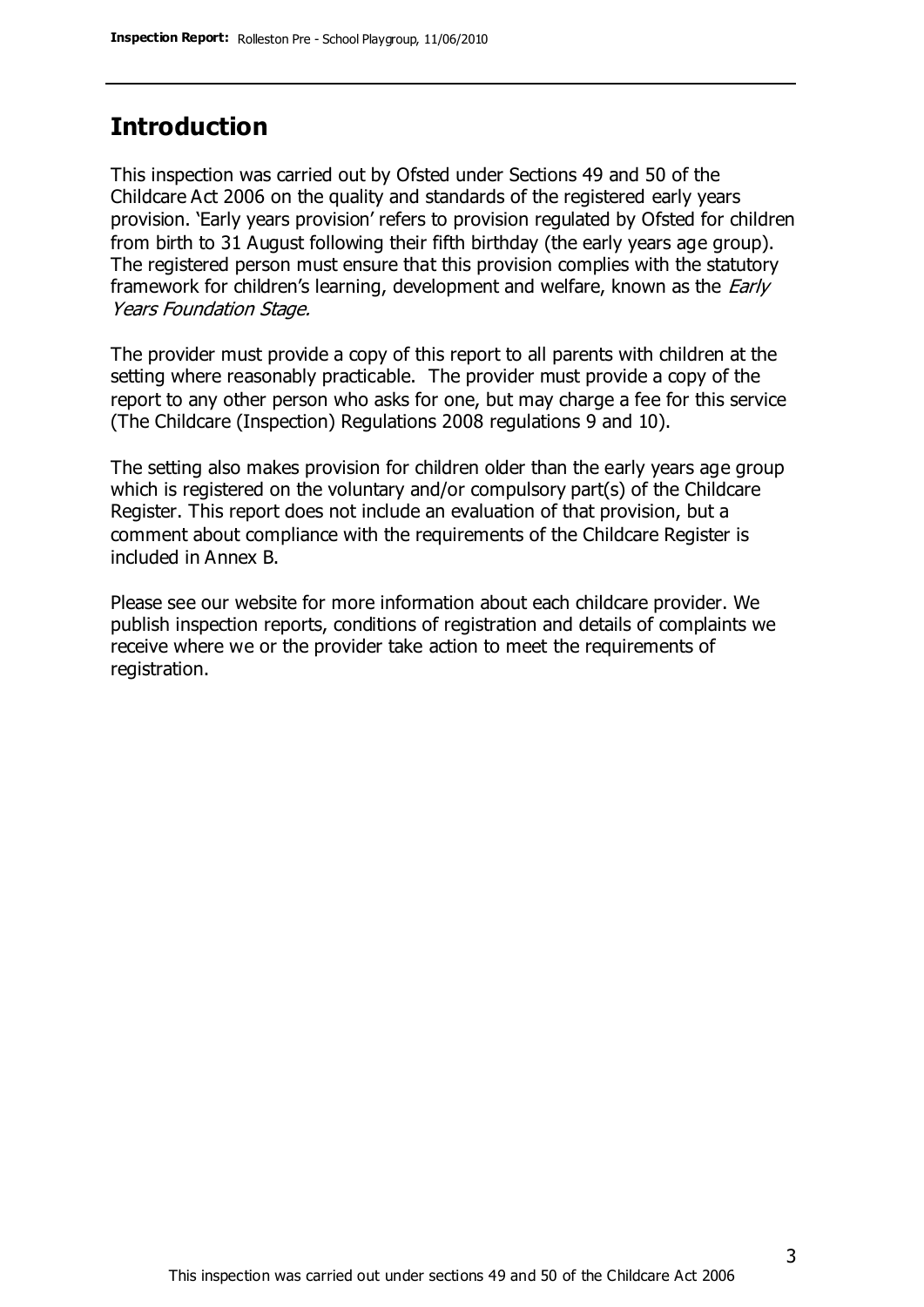# **Description of the setting**

Rolleston Pre - School Playgroup opened in 1992. It operates from a mobile classroom in the grounds of John of Rolleston Primary School near Burton-on-Trent. There is a fully enclosed garden available for outside play. The setting has a ramp access.

A maximum of 24 children may attend the pre-school at any one time. There are currently 64 children in the early years age group on roll. This setting is registered by Ofsted on the Early Years Register and the compulsory and voluntary parts of the Childcare Register. The pre-school supports a number of children with learning difficulties and/or disabilities and who speak English as a second language. The pre-school opens five days a week during school term times only. Sessions are from 9:00am to 11:30am and 12:45pm to 3:15pm.

There are seven permanent staff who work directly with the children, all seven have appropriate early years qualifications. The setting is managed a member of staff with Early Years Professional Status. The setting receives support from the local authority.

## **The overall effectiveness of the early years provision**

Overall the quality of the provision is good.

Most children are making very good progress in their learning and development because they are supported by an experienced and professional staff team. Staff plan an extensive and challenging range of play activities to ensure overall, children's welfare and learning is successfully promoted. Members of staff work exceptionally well together to create a stimulating and inclusive environment where all children are settled and happy. There is a strong emphasis on identifying children's individual needs and working cohesively with parents and other professionals to support each child in reaching their full potential. The staff team strive to make continual improvements focussed on improving the learning environment and in turn the outcomes for children.

#### **What steps need to be taken to improve provision further?**

To further improve the early years provision the registered person should:

develop further the links with other services and providers who are involved in the delivery of the Early Years Foundation Stage.

## **The effectiveness of leadership and management of the early years provision**

The child protection procedures for safeguarding children in the pre-school setting are good. The designated member of staff for child protection is confident to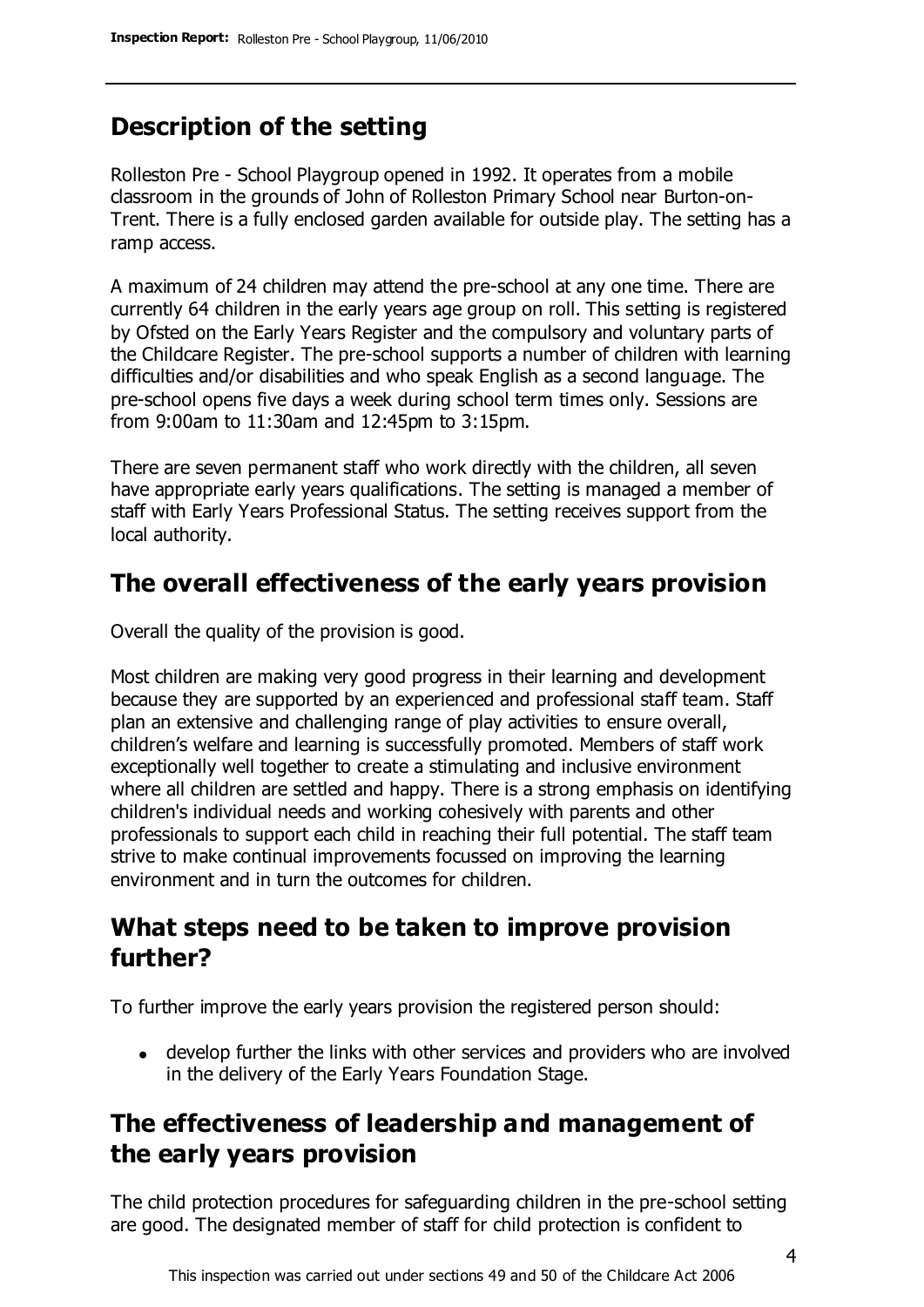report concerns following the Local Safeguarding Children Board guidelines. Staff access child protection training and each member of the staff team demonstrates a sound understanding of the robust safeguarding processes in place. Staff recruitment and selection is stringent with a full range of clearances undertaken. There is a written risk assessment in place, which is fully effective in identifying and minimising all hazards to children. All staff hold current paediatric first aid certificates. Children are well supervised when playing outdoors and additional daily routine checks are carried out before they go outside to play. There are also a wide range of written parental permissions and consent forms in place. This helps to promote the care, welfare and safety of all children.

Staff demonstrate a commitment to the same good practice principles. They are supported in identifying training needs and encouraged to attend training events via the management team. As a result, staff introduce new ways of working. For example, the introduction of the key-person system to enhance the staff's knowledge of the individual child; the installation of a 'parents notice board' to share information; the implementation of an open day on Saturday to ensure all parents have a greater opportunity to access information about their child's care, learning and development and also an initiative to involve and consult parents more thoroughly through a 'quality audit' questionnaire. All of these measures have a positive impact on children's developmental and progress.

Engagement with parents and carers is good. Each child and their family are valued by the pre-school staff team. Children have individual 'learning journeys' and a wealth of information is shared with parents to insure their child's individual needs are met. For example, a 'magic moments' communication book enables parents to share their child's achievements and for the setting to add any information or note any comments. There is also a 'teddy bear diary' which is another way the setting makes useful links from home to pre-school. Staff give regular verbal feedback to parents at the end of the child's session. This helps children enjoy their time in the pre-school setting.

Partnerships with others involved in children's all round learning and development are generally good. There are open and respectful relationships fostered with other professionals as and when the need arises, to meet individual needs and support each child's early years learning experiences. The setting has implementing a system to work closely with other profession bodies involved in the delivery of the foundation stage. For example, by supporting children's personal, social and emotional development skills with planned all year round visits to the reception class. These visits sometimes take the form of an enjoyable social lunch-time session whereby children meet up with older school children as well as the nursery and infant teachers. This favourably promotes the transition from the pre-school into school life.

The setting has the capacity to improve and has met fully the two recommendations from the last inspection. The self-evaluation process is developing well and identifies key priorities for continued improvement. For example, these issues revolve around involving parents even more in the life of the group; further developing partnerships with others and ensuring the management committee are fully aware of their roles and responsibilities. The manager and the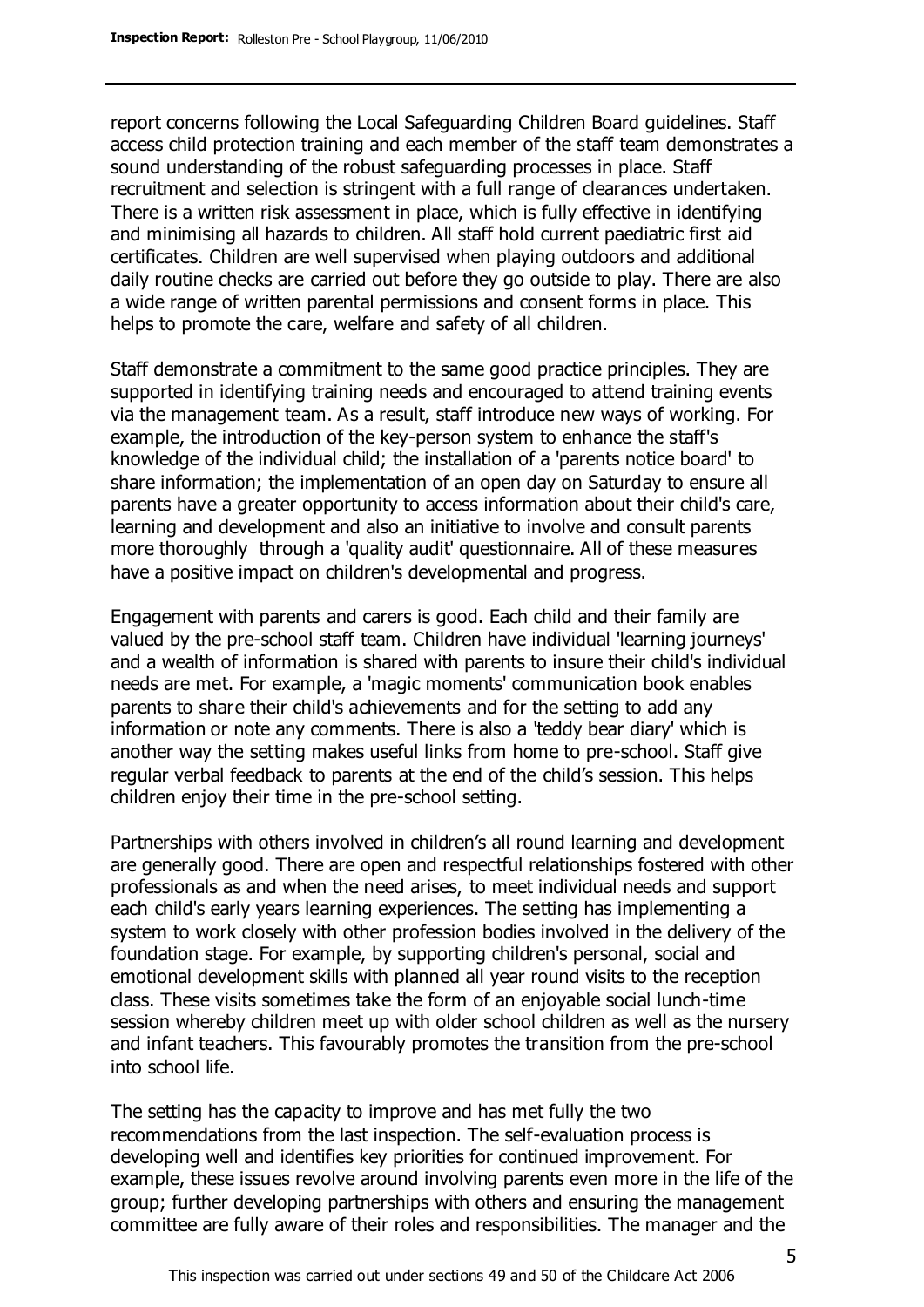staff share a clear vision for the future of the pre-school. For example, staff are excited about the planned 'new build' and plan to develop further the 'free-flow' system from the indoor to the outdoor learning environment. They are also planning to welcome 'other specialists' to the group. For example, a Reggio Emilia practitioner with expertise that can be shared amongst the staff team to benefit the children's learning. Plans are in place to extend the provision to include a wheelchair access toilet. This positive and commendable professional attitude to self-assessment assists the setting to continually explore ways to drive improvement and quality of the service they provide to children and their families.

## **The quality and standards of the early years provision and outcomes for children**

Most children are making very good progress towards the early learning goals. This is because staff know the children and their families exceptionally well. The keyperson system allows extensive background information to be shared and discussed with parents and carers in order to build a clear picture of each child's needs and individual interests. Where additional needs are identified, staff explore various strategies to include every child. Children's individual Early Years Foundation Stage profiles are used with great success to plan activities to enrich the child's time spent at the pre-school. There is an effective system in place to observe and assess children's learning and development and to monitor and evaluate the effectiveness of the activities provided. These systems accurately chart children's progress and next steps towards the early learning goals.

The setting has a wide range of equipment which reflects diversity and all children are encouraged to make choices and decisions. Staff skilfully engage with the children by talking to them. Communication skills are promoted well and children can recognise letters and numbers and some words. They listen carefully and can recall sequences and event in a story. They excitedly talk about the 'world cup' and how their 'dads have flags on the cars'. They notice if the story book is the right way round and point out that the bar code is on the back cover. Children are developing their independence skills. For example, children set the table at snack time, pour their own drinks, wash and dry their hands and manage their clothing at home-time. Staff raise children's awareness of safety and discuss basic rules prior to an activity taking place. For example, they know the amount of children allowed outdoors at any one time through using a numbered ball system. These systems work effectively and encourage children to behave in ways that are safe for themselves and others.

Staff are highly effective in encouraging children to learn more about the environment and the natural world around them. For example, through their own garden area. Children are helped to develop an appreciation for growing things and caring for the environment. Their learning opportunities are further enhanced through a healthy eating theme which gives them hands-on experience and the opportunity to plant, care for and then taste different vegetables. They observe and explore a range of creatures and mini-beasts such as stick insects. They watch, discuss and monitor the changes caterpillars and tadpoles go through. Children are able to move freely between activities indoors and outdoors. They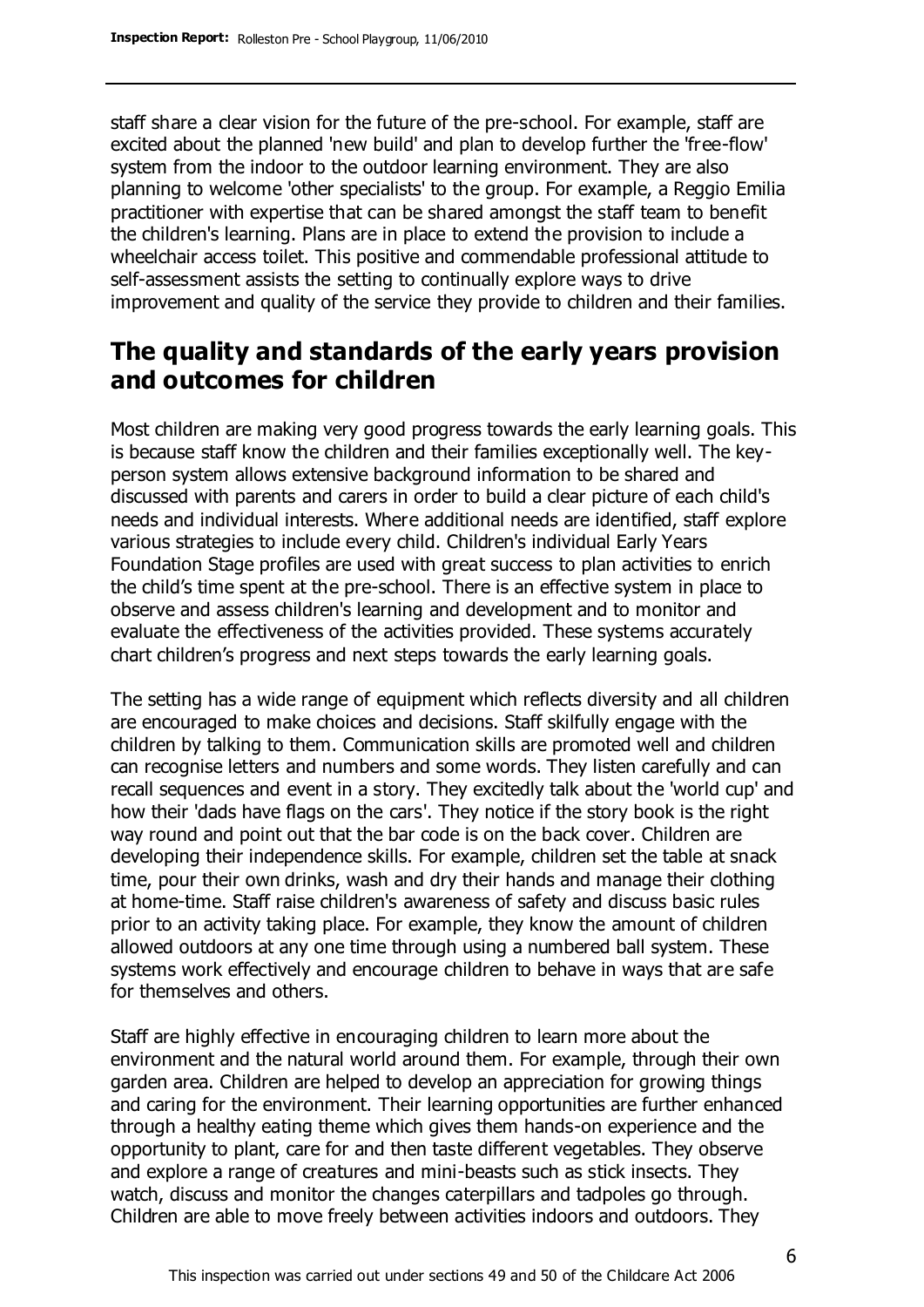enjoy playing side-by-side with their peers and alongside the pre-school staff. This helps children to become eager and active learners.

Behaviour is managed effectively. Staff are consistent and fair when encouraging children to share, take turns and children work together cooperatively. Children's independence and self-esteem are developed through staff consistently praising them and by being positive role models. Group times are used to give children opportunities to talk and express themselves and to discuss issues and feelings. For example, they listen to the sound a musical instrument makes and are then asked what movement they would like to make to that sound. They work cooperatively in small groups when designing and building a train. They are encouraged to respect each other and to consider differences and similarities. They take part in a 'shoe-box appeal' and understand that the items inside go to "children who have less" than themselves. These learning opportunities and experiences help to build a sense of citizenship. Children identified with additional needs are supported by their key-person who liaises closely with parents and professionals to ensure the child reaches their full potential.

Children's health and well-being is fully supported by the clear routines they follow with familiarity. They access a wide range of outdoor physical play activities and take fresh air every day. Staff promote, inform and encourage healthy eating and they praise children who choose to eat healthily. The children learn through a range of activities about healthy lifestyles. For example, they have themed food tasting events to introduce nutritious foods. Children have made vegetable soup, gnocchi and fruit smoothies. These activities have widened the children's experiences of healthy eating.

Space within the setting is used effectively indoors and outdoors. Children can choose their favourite activity such as imaginative role play, inside a camping tent or playing outdoors in a den made with blankets and cushions. They sculpt and manipulate clay with a varied range of tools. They enjoy table top and floor play with small world resources such as cars and farm animals. They learn computer and mouse skills well and are able to use the printer successfully to print off pictures they have created. All of which help children develop skills for the future.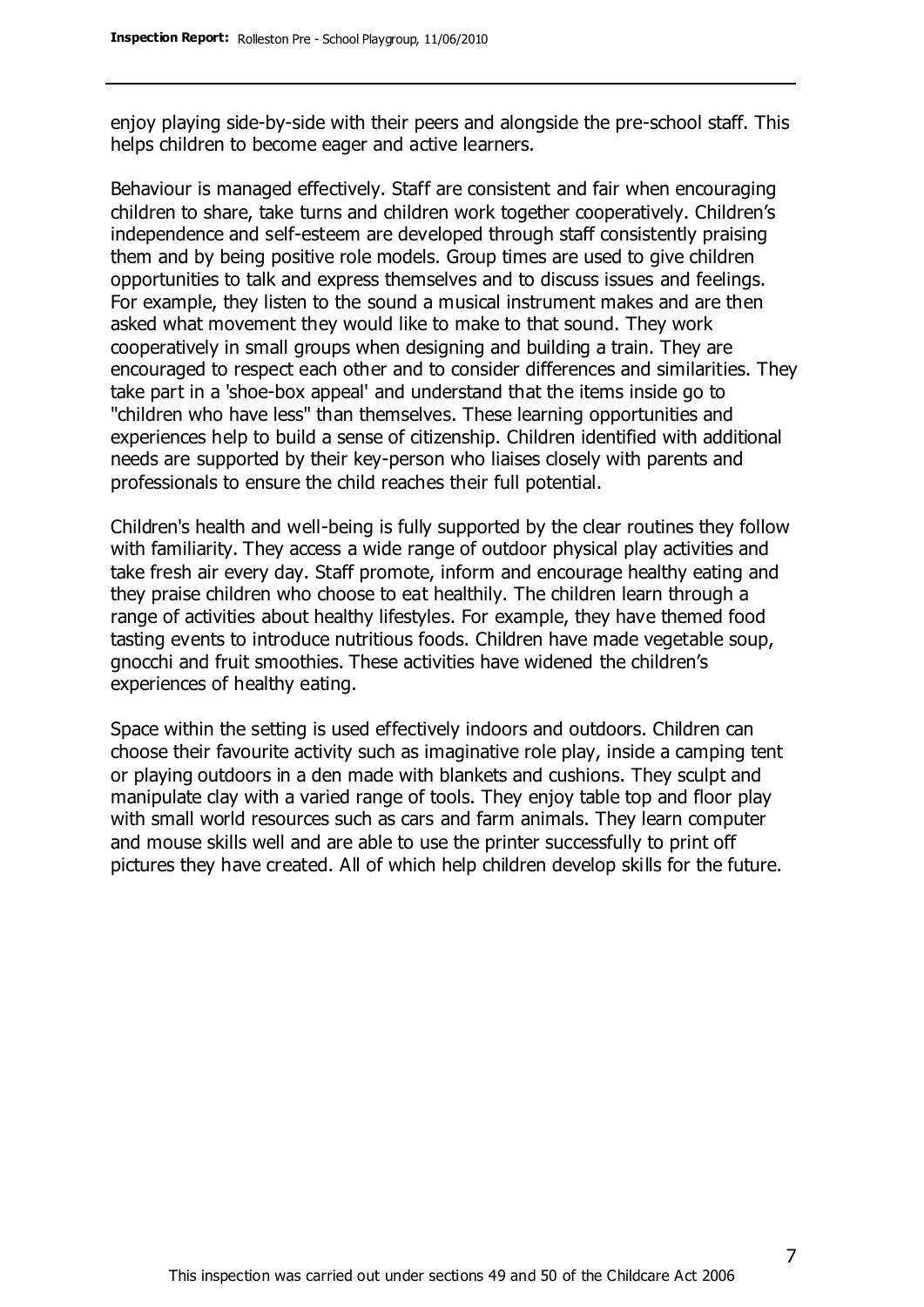# **Annex A: record of inspection judgements**

#### **The key inspection judgements and what they mean**

Grade 1 is Outstanding: this aspect of the provision is of exceptionally high quality Grade 2 is Good: this aspect of the provision is strong Grade 3 is Satisfactory: this aspect of the provision is sound Grade 4 is Inadequate: this aspect of the provision is not good enough

#### **The overall effectiveness of the early years provision**

| How well does the setting meet the needs of the<br>children in the Early Years Foundation Stage? |  |
|--------------------------------------------------------------------------------------------------|--|
| The capacity of the provision to maintain continuous                                             |  |
| improvement                                                                                      |  |

#### **The effectiveness of leadership and management of the early years provision**

| How effectively is the Early Years Foundation Stage led           |   |
|-------------------------------------------------------------------|---|
| and managed?                                                      |   |
| The effectiveness of leadership and management in embedding       |   |
| ambition and driving improvement                                  |   |
| The effectiveness with which the setting deploys resources        |   |
| The effectiveness with which the setting promotes equality and    |   |
| diversity                                                         |   |
| The effectiveness of safeguarding                                 | 2 |
| The effectiveness of the setting's self-evaluation, including the | 2 |
| steps taken to promote improvement                                |   |
| The effectiveness of partnerships                                 |   |
| The effectiveness of the setting's engagement with parents and    |   |
| carers                                                            |   |

#### **The quality of the provision in the Early Years Foundation Stage**

The quality of the provision in the Early Years Foundation Stage  $\vert$  2

#### **Outcomes for children in the Early Years Foundation Stage**

| <b>Outcomes for children in the Early Years Foundation</b>    |  |
|---------------------------------------------------------------|--|
| <b>Stage</b>                                                  |  |
| The extent to which children achieve and enjoy their learning |  |
| The extent to which children feel safe                        |  |
| The extent to which children adopt healthy lifestyles         |  |
| The extent to which children make a positive contribution     |  |
| The extent to which children develop skills for the future    |  |

Any complaints about the inspection or report should be made following the procedures set out in the guidance available from Ofsted's website: www.ofsted.gov.uk